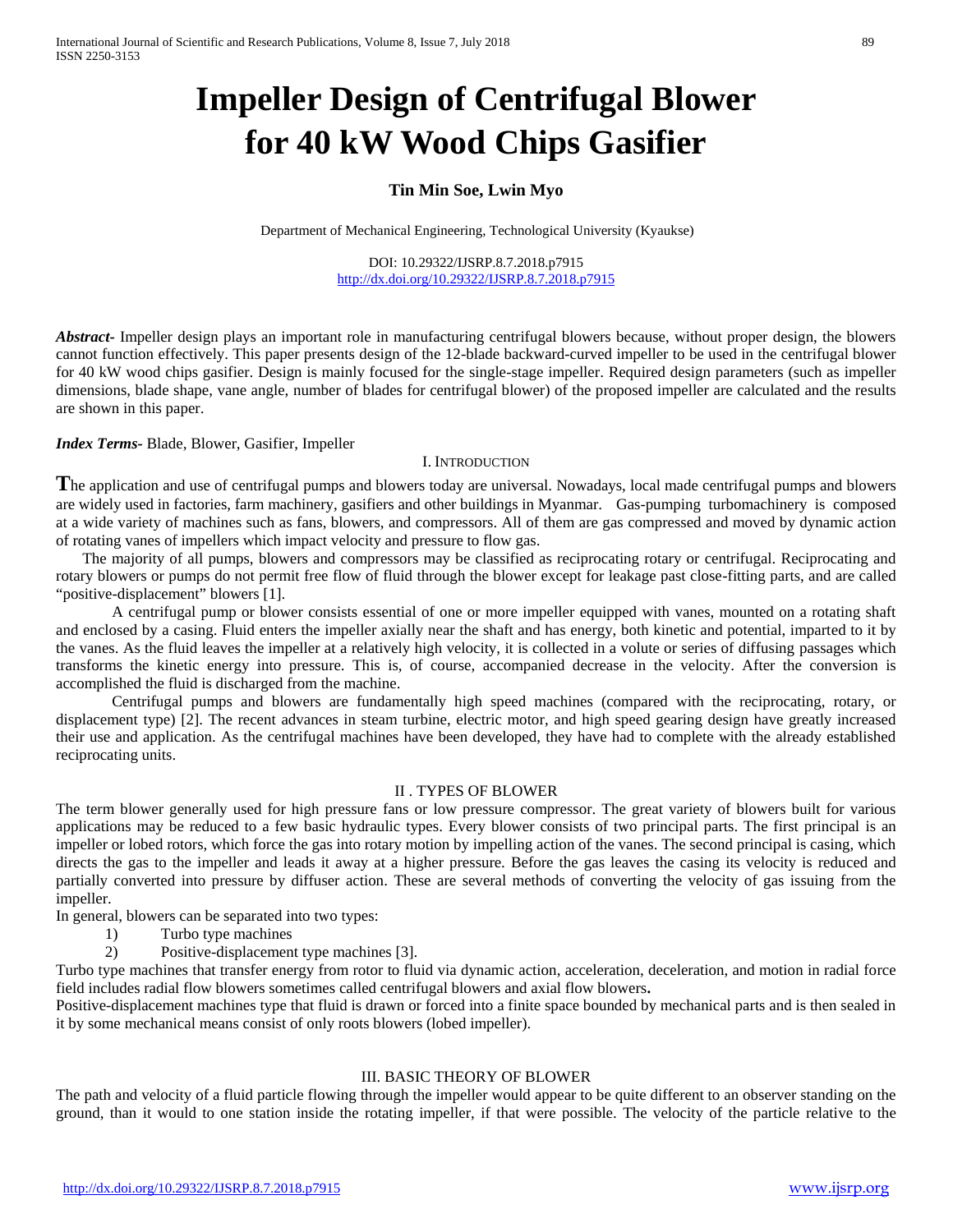ground is called absolute; the velocity relative to the impeller is called relative [4]. It is important to understand thoroughly these two types of velocities and the relationships between them.

For a fluid flowing through a rotating impeller, u is the velocity of a point on the impeller relative to the ground, V is the absolute velocity of a fluid particle flowing through the impeller relative to the ground, and v is the velocity of a fluid particle relative to the impeller.

Assuming that the flow takes place in a plane, i.e., that it is two-dimensional, and that the fluid follows the impeller vanes exactly, the inlet and outlet triangles of velocities for an impeller having backward curved vanes are shown in Figure 1.



Figure 1: Inlet and Outlet Velocity Diagrams of an Impeller Having Backward-Curved Vanes [1]

The angle between V and u is called  $\alpha$ ; the angle between v and u extended (negative u) is  $\beta$  and it is the angle made by tangent to the impeller vane and a line in the direction of motion of the vane. These angles are shown on the Figure 2, as well as  $V_r$ which is the radial component of the absolute velocity V. The simplified inlet and outlet diagrams of these velocities for the impeller are shown in Figure 3.2. Note that  $V_u$  is the tangential component of V and equals V cos $\alpha$ .



Figure 2. Virtual Inlet and Outlet Velocity Diagrams of the Impeller [1]

#### IV. DESIGN CALCULATION OF THE PROPOSED IMPELLER

The centrifugal blower for gasifier is to run at 2500 r.p.m. and handle 882.75 c.f.m.  $(25 \text{ m}^3/\text{min})$  of gas i.e. 14.7125 c.f .s. at 26° C (78.8° F) i.e. 538.8° R and 14.7 psi absolute with a discharge pressure of 0.3317 psi (250 mmH<sub>2</sub>O).

Overall pressure ratio:  $\epsilon_p = \frac{1.0226}{1.0226}$ 14.7  $\epsilon_p = \frac{14.7 + 0.3317}{14.7}$  $\epsilon_p^{0.283}$  - 1 = 6.3348  $\times 10^{-3}$ Total adiabatic head:  $H_{ad} = \frac{RT_a}{T_a} \times (\epsilon_n^{0.283} - 1)$  $\frac{1}{0.283}$   $\times$   $\in$   $p$  $H_{\text{ad}} = \frac{RT_a}{0.283} \times (\epsilon_p^{0.283} - 1) = \frac{55.23 \times 538.8}{0.283} \times 6.3348 \times 10^{-3}$  $=$   $\frac{55.23 \times 538.8}{500}$   $\times$  6.3348  $\times$  10<sup>-3</sup> = 666.11 ft (203.03 m) where carbon monoxide gas constant:  $R = 55.23$  ft lb/lb<sub>m</sub>°R Specific weight of gas:  $55.23 \times 538.8$  $144 \times 14.7$  $RT_a$  $\gamma = \frac{P_a}{RT_a} = \frac{144 \times}{55.23 \times}$  $=\frac{P_a}{r} = \frac{144 \times 14.7}{r} = 0.0711$  lb/ft<sup>3</sup> Weight flow: 60  $882.75 \times 0.0711$ 60  $w = \frac{Q\gamma}{\gamma} = \frac{882.75 \times 0.0711}{\gamma} = 1.0466 \text{ lb/sec}$  Adiabatic horsepower: 550  $1.0466 \times 666.11$ 550 hp =  $\frac{\text{wH}_{\text{ad}}}{\text{m} \cdot \text{m}}$  =  $\frac{1.0466 \times 666.11}{\text{m} \cdot \text{m}}$  = 1.27 hp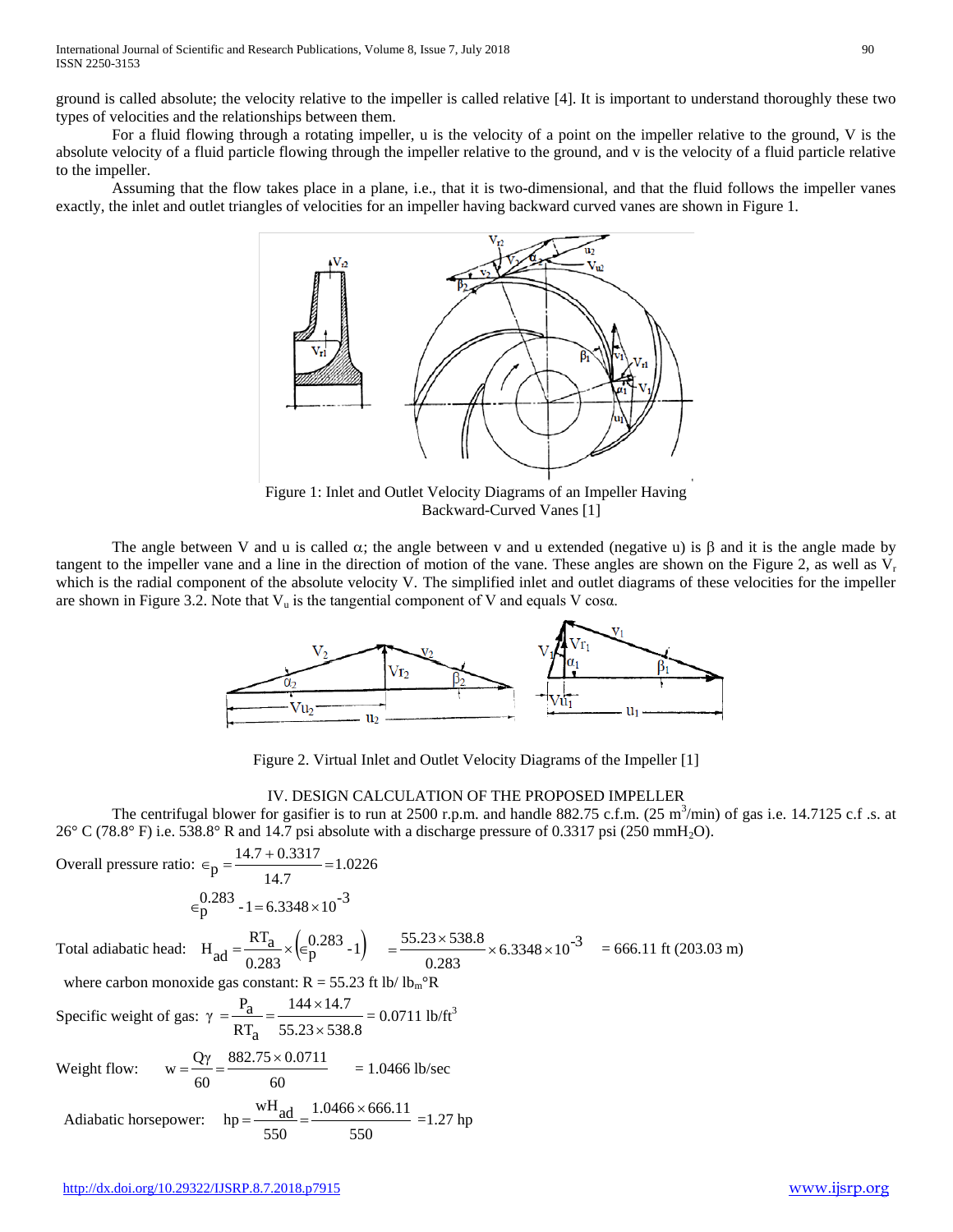#### *A. Impeller Inlet Dimensions and Vane Angle*

Assume a velocity through the impeller eye  $V_0$  of 65 ft/sec.

Velocity head:  $\frac{V_0^2}{V_0^2} = \frac{65^2}{V_0^2}$ 

Velocity head: 
$$
\frac{0}{2g} = \frac{0.283}{2 \times 32.2} = 65.61 \text{ ft}
$$

$$
\frac{0.283}{2g} - 1 = \frac{0.283 \times H}{RT_a} = \frac{0.283 \times 65.61}{55.23 \times 538.8} = 6.2396 \times 10^{-4}
$$

$$
\frac{0.283}{5g} = 1.0006 \text{ ; } \frac{14.7}{2g} = \frac{14.7}{1.0022} = 14.67 \text{ lb/in}^2
$$

$$
T_0 = \frac{T_a}{\frac{0.283}{2g}} = \frac{538.8}{1.0006} = 538.5^\circ \text{ R}
$$

The specific weight of the gas in the impeller eye:  $55.23 \times 538.5$  $144 \times 14.67$  $_{\rm RT_0}$  $P_{0}$  $\gamma_0 = \frac{0}{RT_0} = \frac{1}{55.23 \times}$  $=\frac{P_0}{P_0} = \frac{144 \times 14.67}{P_0} = 0.0710$  lb/ft<sup>3</sup>

Volume flow through impeller eye: 0.0710 1.0466  $\gamma$ <sub>0</sub>  $Q_0 = \frac{w}{v} = \frac{1.0466}{0.0710} = 14.74$  ft<sup>3</sup>/sec

The shaft diameter Ds is based upon the critical speed and deflection. The shaft diameter Ds is made 1.5 inches. The hub diameter D<sub>H</sub> may then be taken as 3 inches.

The impeller eye diameter: 
$$
D_0 = \sqrt{\frac{4}{\pi} \times \frac{144 \times Q_0}{V_0} + D_H^2} = \sqrt{\frac{4}{\pi} \times \frac{144 \times 14.74}{65} + 3^2} = 7.11 \text{ in.}
$$

So  $D_0 = 7$  in. may be used.

The vane inlet diameter  $D_1$  may be made slightly greater than the eye diameter, so  $D_1$  is taken as 7.5 inches.

Inlet tip speed: 720  $\pi$  × 7.5 × 2500 720  $u_1 = {\pi D_1 N \over 720} = {\pi \times 7.5 \times 2500 \over 720}$  = 81.81 ft/sec

The inlet velocity is assumed to be radial; i.e.,  $V_1 = V_{r1}$ , and is made slightly greater than  $V_0$ , so  $V_1$  is 70 ft/sec.

The tangent of the inlet angle: 81.81 70  $\mathfrak{u}_1$  $V_1$  $\tan \beta_1 = \frac{1}{n} = \frac{1}{81.81} =$ 

This should be increased by about 3 percent to care for the contraction of the steam at the inlet:  $1.03 \times 0.8556 = 0.8813$ . Then

$$
\beta_1 = \tan^{-1}(0.8813) = 41.39^{\circ} (41^{\circ} 23')
$$

Relative inlet velocity:  $v_1 = \sqrt{u_1^2 + v_1^2} = \sqrt{81.81^2 + 70^2} = 107.67$  ft/sec

In calculating the impeller areas, the flow must be increased about 10 percent because of leakage past the impeller.

Impeller inlet area: 
$$
A_1 = \frac{1.1 \times Q_0 \times 144}{V_1} = \frac{1.1 \times 14.74 \times 144}{70} = 33.35 \text{ in}^2
$$

Assuming the vane thickness factor  $\epsilon_1$  of 0.9 and the impeller inlet width is

$$
b_1 = \frac{A_1}{\pi D_1 \epsilon_1} = \frac{33.35}{\pi \times 7.5 \times 0.9} = 1.6 \text{ in}
$$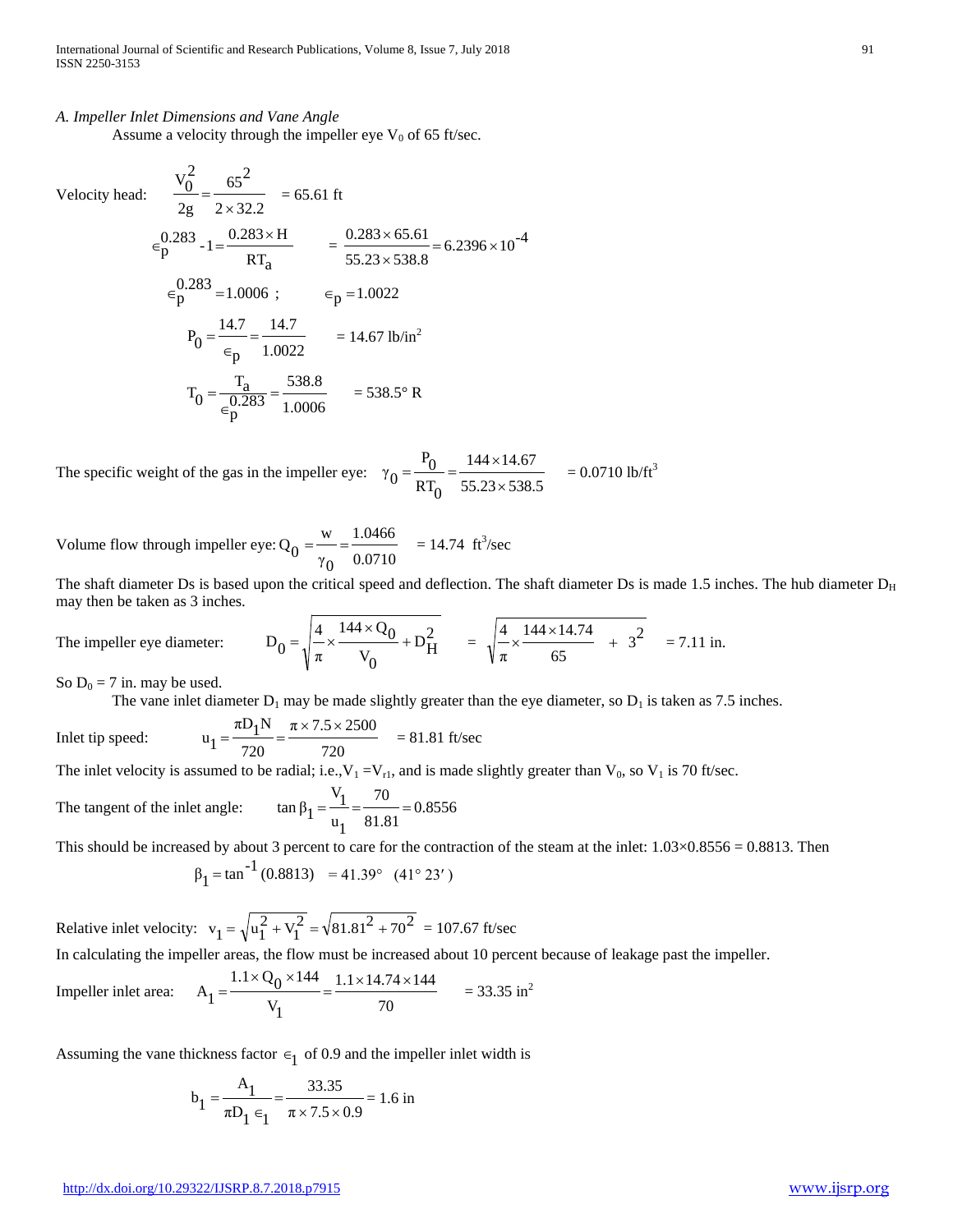#### *B. Impeller Outlet Dimensions and Vane Angle*

The outside diameter of the impeller is found from Equation after assuming the value of K'. The overall pressure coefficient K' may be between 0.5 and 0.65. Take the value of  $K' = 0.575$ .

Outside diameter of impeller: 
$$
D_2 = \frac{1300 \times \sqrt{H}}{N\sqrt{K}} = \frac{1300 \times \sqrt{666.11}}{2500 \times \sqrt{0.575}} = 17.7 \text{ in}
$$

Therefore,  $D_2$  is taken as 18 in.

Th

The outlet vane angle,  $\beta_2$  of 55° is assumed.

e number of blade: 
$$
Z = 6.5 \times \frac{D_2 + D_1}{D_2 - D_1} \times \sin \frac{\beta_1 + \beta_2}{2} = 6.5 \times \frac{18 + 7.5}{18 - 7.5} \times \sin \frac{41.39 + 55}{2} = 11.77
$$

So the number of blade may be used 12 vanes.

The radial outlet velocity  $V_{r2}$  is made less than the inlet velocity  $V_1$  and may be taken as 45 ft/sec.

The impeller tip speed: 
$$
u_2 = \frac{\pi b_2 N}{720} = \frac{\pi \times 18 \times 2500}{720} = 196.35
$$
 ft/sec  
\n
$$
V_{u2} = u_2 - \frac{V_{r2}}{\tan \beta_2} = 196.35 - \frac{45}{\tan 55} = 164.84
$$
 ft/sec  
\n
$$
W_z = u_2 \times \frac{\pi \times \sin \beta_2}{12} = \frac{196.35 \times \pi \times \sin 55}{12} = 42.11
$$
 ft/sec

$$
V_{u2} = V_{u2} - W_z = 164.84 - 42.11 = 122.73 \text{ ft/sec}
$$
  
\n
$$
V_2 = \sqrt{V_{r2}^2 - V_{u2}^2} = \sqrt{45^2 + 164.84^2} = 170.87 \text{ ft/sec}
$$
  
\n
$$
V_2 = \sqrt{V_{r2}^2 - V_{u2}^2} = \sqrt{45^2 + 122.73^2} = 130.72 \text{ ft/sec}
$$
  
\n
$$
V = \sqrt{V_{r2}^2 + (v_1 - V_{u2})^2} = \sqrt{45^2 + 196.35 - 164.84^2} = 130.72 \text{ ft/sec}
$$

$$
v_2 = \sqrt{V_{r2}^2 + (u_2 - V_{u2})^2} = \sqrt{45^2 + (196.35 - 164.84)^2} = 54.94 \text{ ft/sec}
$$
  

$$
\tan \alpha_2 = \frac{V_{r2}}{V_{u2}} = \frac{45}{122.73} = 0.3607 \quad \text{or} \quad \alpha_2 = 20.14^\circ \ (20^\circ \ 8^\circ)
$$



Figure 3: Outlet Velocity Diagram

The outlet velocity diagram for impeller is shown in Figure 3. The virtual pressure head developed in the impeller is;

$$
H_{vir,\infty,p} = \frac{1}{2g} \left( u_2^2 - u_1^2 + v_1^2 - v_2^2 \right) = \frac{1}{2 \times 32.2} \times \left( 196.35^2 - 81.81^2 + 107.67^2 - 54.94^2 \right) = 627.87 \text{ ft}
$$

It may be assumed that, owning to the circulatory flow, friction, and turbulence in the impeller, 10 percent of this head is lost. Hence the effective head is

$$
H_{\text{eff}} = 0.9 \times 627.87 = 565.08
$$
 ft

$$
\epsilon_p^{0.283} - 1 = \frac{0.283 \times H_{eff}}{RT_0} \qquad = \frac{0.283 \times 565.08}{55.23 \times 538.5} = 5.3770 \times 10^{-3} \; ; \qquad \epsilon_p = 1.0191
$$

Impeller outlet pressure:  $P_2 = \epsilon_p \times P_0 = 1.0191 \times 14.67 = 14.95$  lb/in<sup>2</sup>

The friction and turbulence losses will be transformed into heat which raises the temperature of the gas. The outlet temperature may be based upon the adiabatic head in the impeller neglecting losses.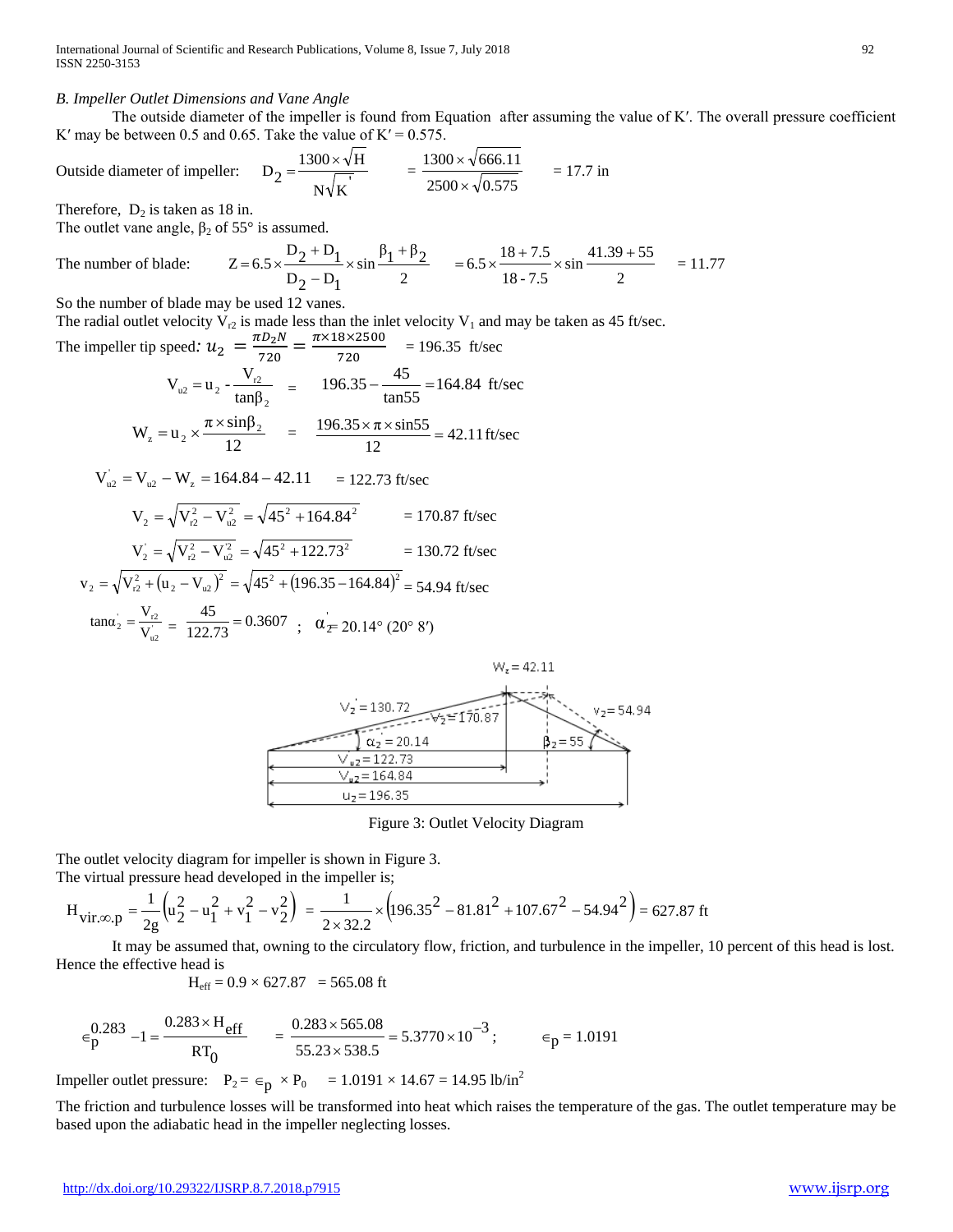International Journal of Scientific and Research Publications, Volume 8, Issue 7, July 2018 93 ISSN 2250-3153

$$
\epsilon_p^{0.283} - 1 = \frac{0.283 \times H_{vir,\infty,p}}{RT_0} = \frac{0.283 \times 627.87}{55.23 \times 538.5} = 5.9744 \times 10^{-3}
$$

$$
\epsilon_p^{0.283} = 1.0060
$$

The outlet temperature:  $T_2 = T_0 \times \epsilon_p^{0.283} = 538.5 \times 1.0060 = 541.72$ ° R

The outlet specific weight:  $55.23 \times 541.72$  $144 \times 14.95$  $RT<sub>2</sub>$  $P_2$  $\gamma_2 = \frac{P_2}{RT_2} = \frac{144 \times 14.95}{55.23 \times 541.72} = 0.0720 \text{ lb/ft}^3$ 

The flow leaving the impeller:  $\gamma_2$  $Q_2 = \frac{1.1 \times w}{\gamma_2} = \frac{1.1 \times 1.0466}{0.0720} = 15.99 \text{ ft}^3/\text{sec}$  $\frac{1.1 \times 1.0466}{ }$  =

The net impeller outlet area: 45  $144 \times 15.99$  $V_{r2}$  $A_2 = \frac{144 \times Q_2}{V} = \frac{144 \times 15.99}{45} = 51.17 \text{ in}^2$ 

Assuming the vane thickness be 1/8 inches, the outlet vane thickness factor:

$$
\epsilon_2 = \frac{\pi D_2 - \frac{Zt}{\sin \beta_2}}{\pi D_2} = \frac{\pi \times 18 - \frac{12 \times 0.125}{\sin 55}}{\pi \times 18} = 0.968
$$

The impeller outlet width:  $\pi \times 18 \times 0.968$ 51.17  $\pi \times D_2 \in_2$  $A_2$  $b_2 = \frac{2}{\pi \times D_2 \epsilon_2} = \frac{2.117}{\pi \times 18 \times 0.968}$  = 0.935 in

The vanev thickness factor at the inlet: 
$$
\epsilon_1 = \frac{7.5 \times \pi - \frac{12 \times 0.125}{\sin 41.39}}{7.5 \times \pi} = 0.9
$$

The vane thickness factor at the inlet  $\epsilon_1$  is nearly equal to the previous assumed value.

So, the impeller inlet width:  $\pi \times 7.5 \times 0.9$ 33.35  $\pi D_1 \in$ <sub>1</sub>  $A_1$  $b_1 = \frac{1}{\pi D_1 \epsilon_1} = \frac{33.33}{\pi \times 7.5 \times 0.9} = 1.6$  in

Summary of calculated data for the designed impeller is stated in Table I and calculated data for blade shape is described in Table II. Then Figure 4 illustrates the complete vane design in polar coordinates. And Figure 5 depicts detail drawing of 12 blades backward-curve impeller.

|                                              | Table I. Summary of imperient besign |        |
|----------------------------------------------|--------------------------------------|--------|
| Data                                         | Units                                | Values |
| Shaft diameter $(D_s)$                       | in.                                  | 1.5    |
| Hub diameter $(D_H)$                         | in.                                  | 3      |
| Eye diameter $(D_0)$                         | in.                                  | 7      |
| Eye velocity $(V_0)$                         | ft/sec                               | 65     |
| Flow through eye $(Q_0)$                     | $ft^3/sec$                           | 14.74  |
| Vane inlet diameter $(D_1)$                  | in.                                  | 7.5    |
| Velocity at vane inlet $(V_1)$               | ft/sec                               | 70     |
| Impeller inlet width $(b_1)$                 | in.                                  | 1.6    |
| Inlet vane angle $(\beta_1)$                 | degree                               | 41.39  |
| Inlet vane thickness factor $( \epsilon_1 )$ |                                      | 0.9    |
| Number of vanes                              |                                      | 12     |
| Inlet tip speed $(u_1)$                      | ft/sec                               | 81.81  |
| Outlet diameter of impeller $(D_2)$          | in.                                  | 18     |
| Radial outlet velocity $(V_{r2})$            | ft/sec                               | 45     |
| Impeller outlet width $(b_2)$                | in.                                  | 0.94   |

 $T = \frac{1}{2}$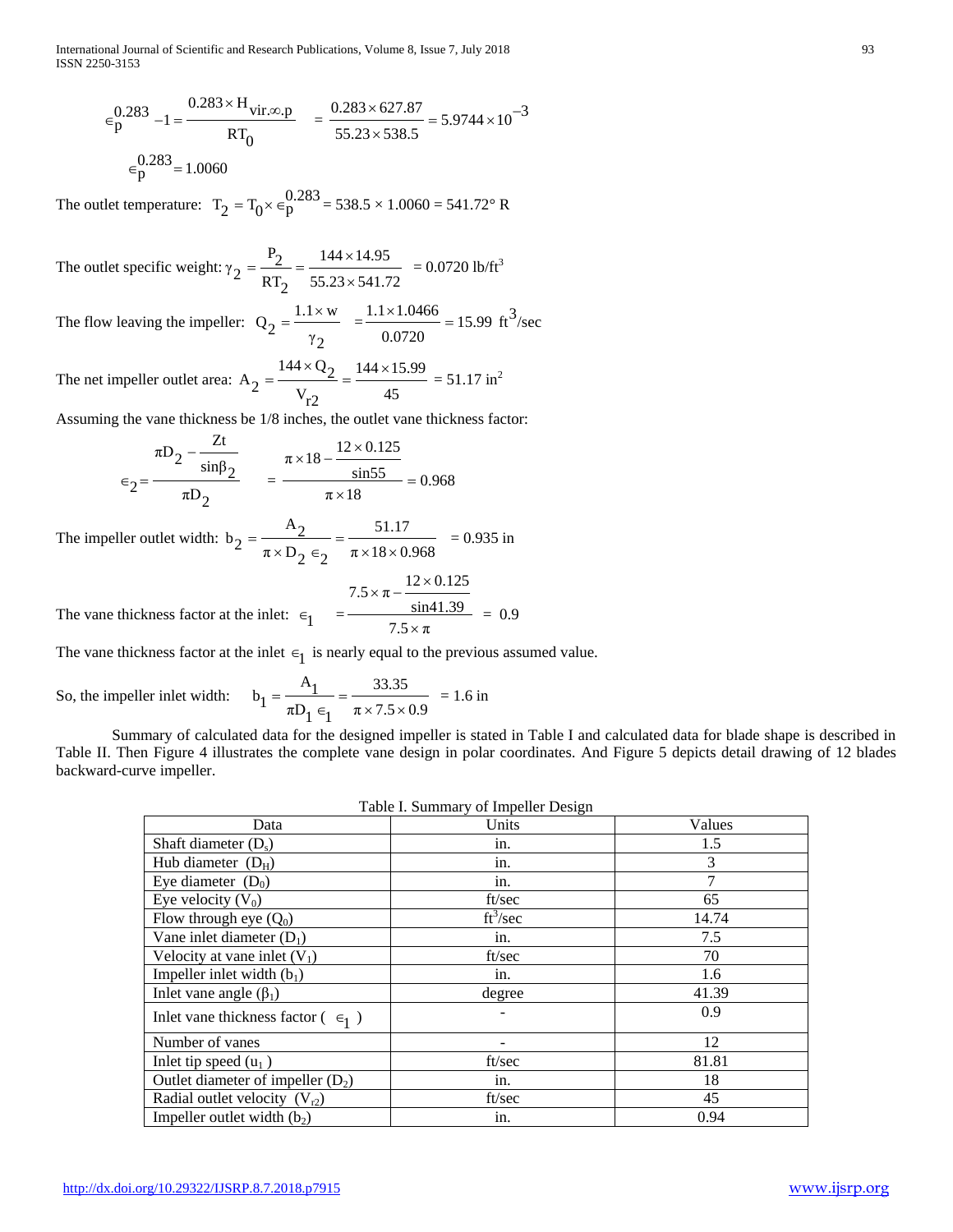| Outlet vane thickness factor ( $\epsilon_1$ ) |                      | 0.97   |
|-----------------------------------------------|----------------------|--------|
| Impeller outlet tip speed $(u_2)$             | ft/sec               | 196.35 |
| Vane outlet angle $(\beta_2)$                 | degree               |        |
| Absolute outlet velocity<br>$\sqrt{V_2}$      | ft/sec               | 130.72 |
| Flow from impeller outlet $(Q_2)$             | ft <sup>3</sup> /sec | 15 99  |

| Ring         | R    | β             | $\tan \beta$ | $R \tan\beta$ | $R \tan\beta$ | $\Delta R$ | $\Delta R$<br>R tan $\beta$ | $\Delta\theta^{\circ}$ | $\theta^{\circ}$ |
|--------------|------|---------------|--------------|---------------|---------------|------------|-----------------------------|------------------------|------------------|
|              | 3.75 | $41.00^\circ$ | 0.8693       | 0.307         |               |            |                             |                        | $\theta$         |
|              |      |               |              |               | 0.255         | 1.5        | 0.3825                      | 21.92                  |                  |
| $\mathbf b$  | 5.25 | $43.25^\circ$ | 0.9407       | 0.202         |               |            |                             |                        | 21.92            |
|              |      |               |              |               | 0.169         | 1.75       | 0.2958                      | 16.95                  |                  |
| $\mathbf{C}$ | 7.00 | $46.50^\circ$ | 1.0538       | 0.136         |               |            |                             |                        | 38.87            |
|              |      |               |              |               | 0.119         | 1.25       | 0.1488                      | 8.53                   |                  |
| d            | 8.25 | $50.25^\circ$ | .2024        | 0.101         |               |            |                             |                        | 47.4             |
|              |      |               |              |               | 0.090         | 0.75       | 0.0675                      | 3.87                   |                  |
| 2            | 9.00 | $55.00^\circ$ | 1.4281       | 0.078         |               |            |                             |                        | 51.27            |

# Table II. Data for Blade Shape



Figure 4: Vane Design Using Polar Coordinate



Figure 5: 12 Blades Backward-curved Impeller